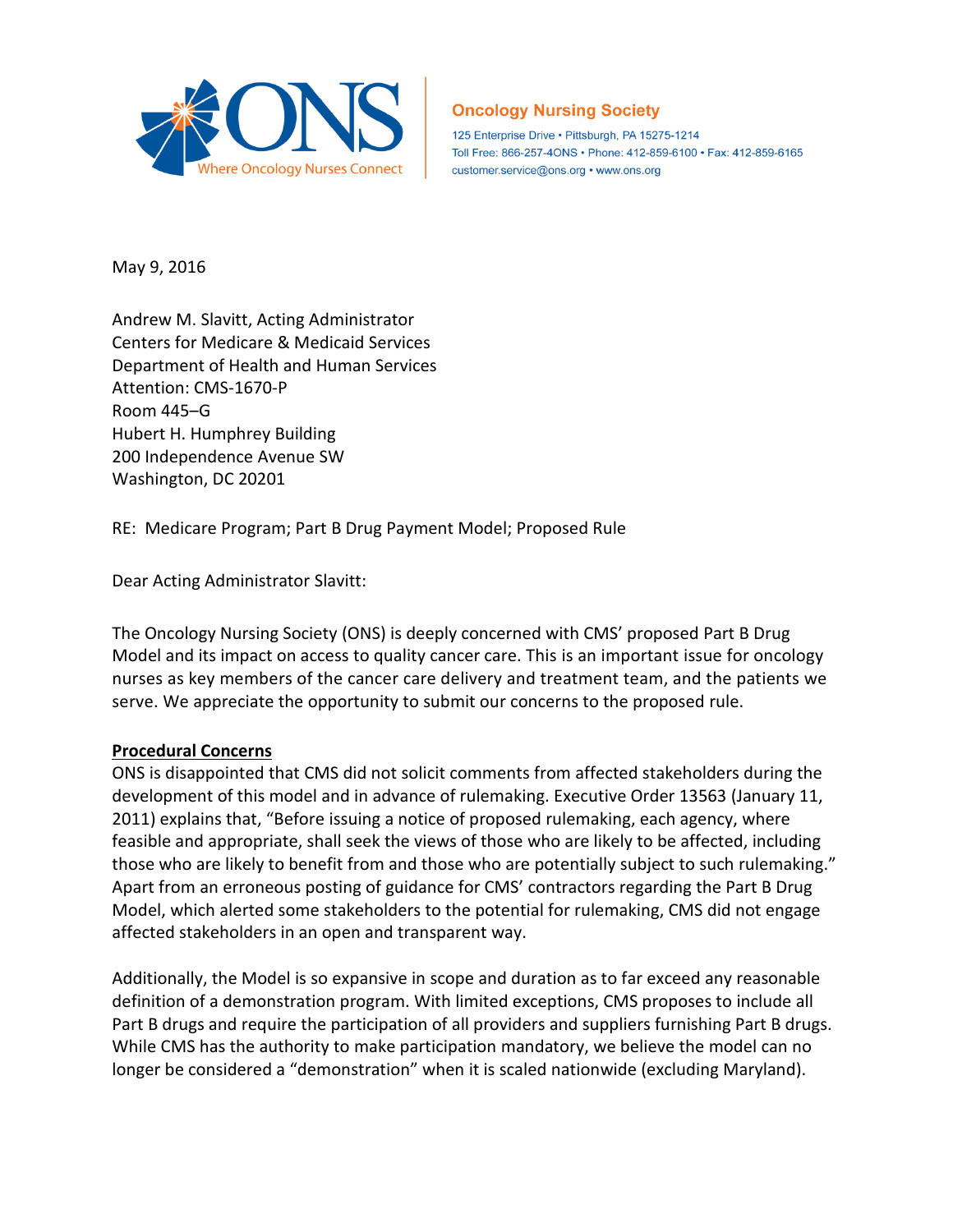## **A nationwide five-year Model that will incorporate all Part B medicines and affect the majority of Part B prescribers constitutes a program change**.

Finally, the ACA explicitly states that no ACA provision, including the provision creating CMMI, can result in a reduction of guaranteed Medicare benefits. The Model will jeopardize beneficiary access – and thus may be a potential violation of ACA section 3601, which provides, in relevant part, that nothing contained in the ACA "shall result in a reduction of guaranteed benefits under title XVIII of the Social Security Act."

### **Substantive Concerns**

The model may force providers to send patients to the hospital outpatient department for therapy because it will create sustainability challenges for practices. The current reimbursement level of ASP+6 already results in practices being "underwater" on some of the products they acquire because not all practices have the negotiating power to purchase at ASP or obtain rebates. A significant reduction to the add-on percentage will exacerbate this issue. Moreover, the actual reduction will be far greater than that proposed by CMS, since the agency failed to account for sequestration. Accounting for sequestration, **the current reimbursement level is actually ASP plus 4.4%. The 2.5% proposed by CMS does not appear to include sequestration**, thus, the actual add-on percentage will be smaller.

To manage the financial impact of this reduction, oncology practices may change their model of administering chemotherapy. They may choose to staff their infusion room with lower cost and less prepared, potentially unlicensed, health care workers which is a concern for safety or refer patients to hospital infusion centers. Hospital referrals will create financial challenges for patients who cannot afford the higher cost-sharing – for the exact same treatment. While many beneficiaries have wraparound coverage that prevents them from bearing the increased costs directly, traveling to the hospital outpatient department is inconvenient and can be challenging for cancer patients. It also runs counter to the goals of the Model, as **the cost to the Medicare program will be significantly higher when patients must receive therapy in the outpatient department** instead of the physician's office.

Similarly, and as outlined in our position statement on *Access to [Quality](https://www.ons.org/advocacy-policy/positions/policy/access) Cancer Care*, it is the position of ONS that the provision of accessible and affordable healthcare coverage includes consumer and patient engagement in decision making regarding availability, cost, and efficacy of treatment options and supportive care. CMS' model is exclusively focused on the cost of medications; there is no mechanism by which the agency has proposed it would measure quality of care and shared decision making. It is also our position that registered nurses, properly prepared, administer chemotherapy and teach patients and their families about the treatments and how to manage side effects. The lack of focus on quality and patient engagement is alarming in light of ongoing reforms to our nation's health care delivery and payment systems that emphasize quality improvement and efficiency, as well as aim to promote meaningful dialogue between providers and patients about care and treatment options in a patient-centered, outcomes-focused manner.